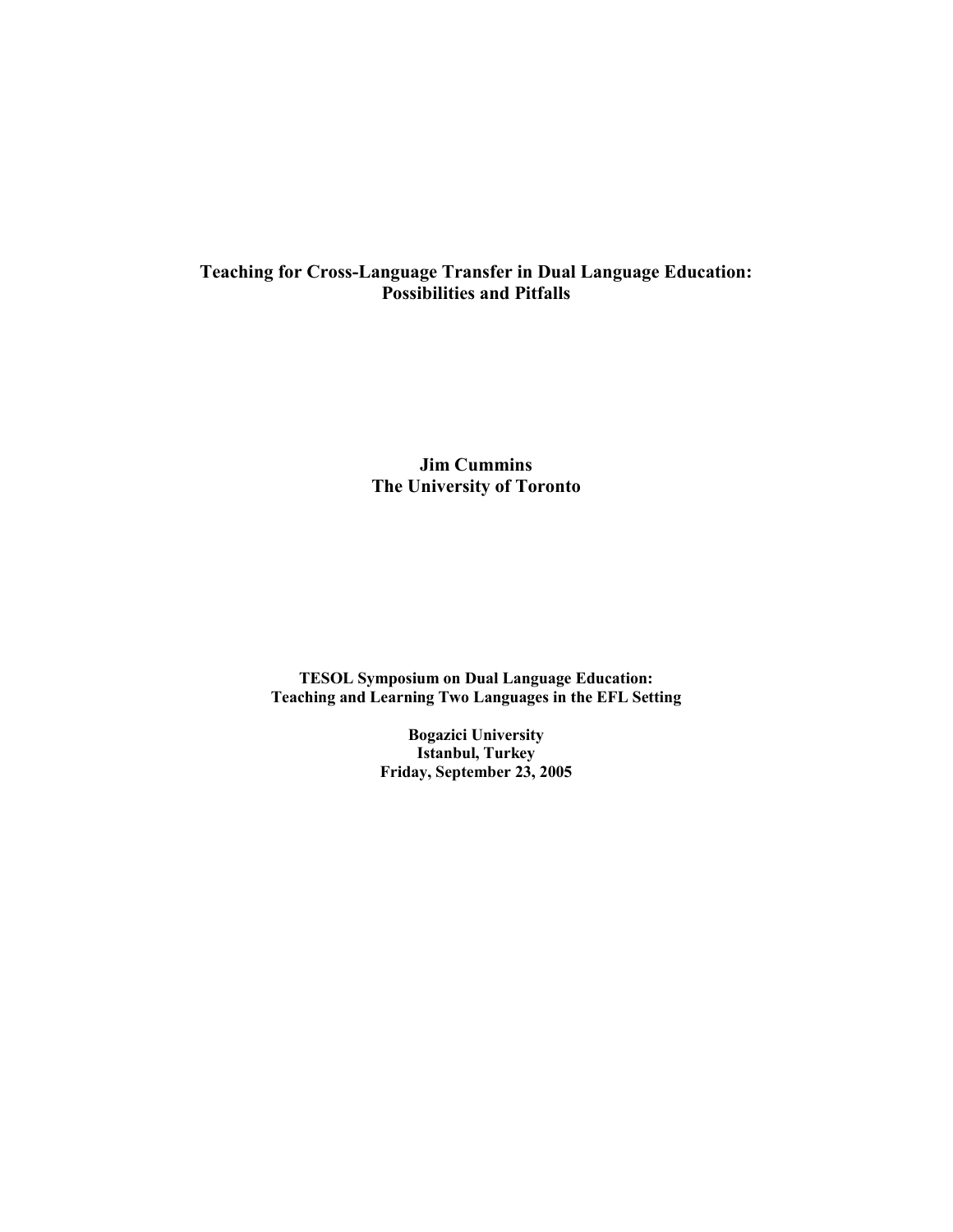### **Abstract**

Bilingual education and second language immersion programs have operated on the premise that the bilingual student's two languages should be kept rigidly separate. Although it is appropriate to maintain a separate space for each language, it is also important to teach for transfer across languages. In other words, it is useful to explore bilingual instructional strategies for teaching bilingual students rather than assuming that monolingual instructional strategies are inherently superior. The paper explores the interplay between bilingual and monolingual instructional strategies within dual language programs and suggests concrete strategies for optimizing students' bilingual development.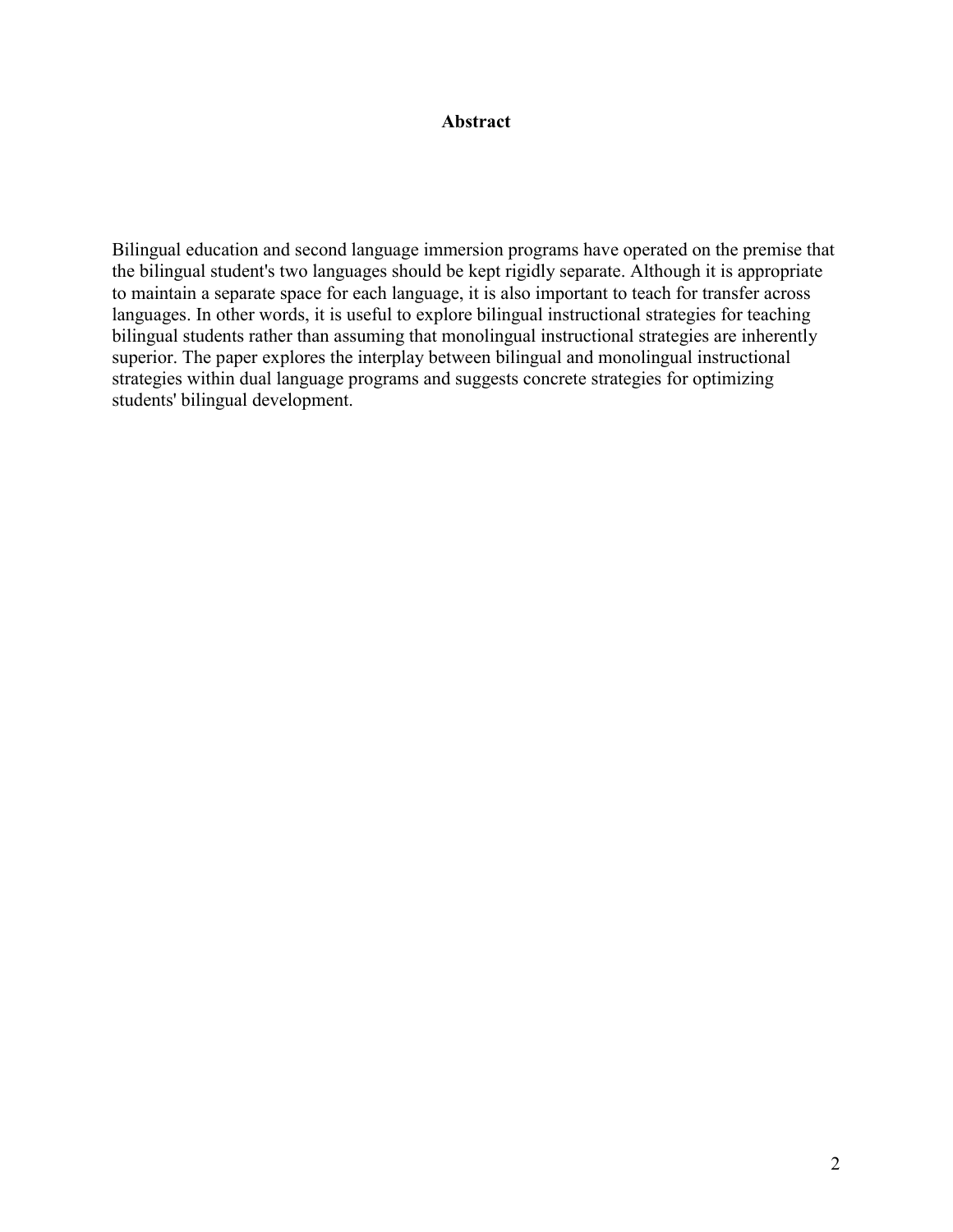## **Introduction**

Although bilingual education programs of various kinds have been in existence since ancient times, evaluative research on their consequences for children's literacy and academic development is relatively recent. Malherbe's (1946) study of Africaans-English bilingual education in South Africa pioneered research in this area and it was followed 20 years later by Macnamara's (1966) study of Irish-English bilingual programs in Ireland. Since that time, however, research on bilingual and trilingual education has increased dramatically with major evaluations of programs conducted in Canada (e.g. Lambert & Tucker, 1972), the United States (e.g. Oller & Eilers, 2002; Thomas & Collier, 2002), the Basque Country, Catalonia, and other parts of Spain (Cenoz & Valencia, 1994; Huguet, Vila, & Llurda, 2000 ; Lasagabaster, 2003; Sierra & Olaziregi, 1991), Africa (Williams, 1996) and elsewhere around the world.

Initially parents and policy-makers were concerned that spending instructional time through a minority or foreign language would result in lower achievement in the majority language. The majority or dominant language is usually the language associated with power and status in the society and thus it is not surprising that children's achievement in that language should be of concern to parents and policy-makers. Although politically-motivated opposition to bilingual education still persists in some contexts (such as the United States), the initial concerns that less time through the majority language would result in lower achievement in that language have been largely resolved by the consistently positive findings of bilingual programs.

The present paper focuses on two questions:

- How can we explain the fact that in well-implemented bilingual programs the foreign or minority language (e.g. English in Turkey) can be used as a medium of instruction at minimal or no cost to students' proficiency in the majority language (e.g. Turkish)?
- What forms of program organization and instructional strategies are most effective in promoting students' proficiency in both languages (L1 and L2)?

The answer to the first question draws on research data showing consistently strong relationships across languages in bilingual and foreign language learning contexts. Thus, students' proficiency in the societal majority language does not suffer because concepts, academic content, and learning strategies transfer across languages. Conceptual knowledge in L1 and L2 is interdependent.

The answer to the second question is less definitive. The research data suggest that many forms of bilingual program can operate successfully in a variety of sociolinguistic contexts. However, the *context* will determine which type of program (e.g. with respect to amount of L1 and L2 instruction) is most appropriate. For example, in a context where students are required to take high stakes examinations through the majority language, parents and students may be less willing to commit to an instructional program that significantly reduces the amount of time through that language.

While context variables are the primary determinants of what forms of bilingual program may be implemented, we can address the issue of instructional strategies somewhat independently of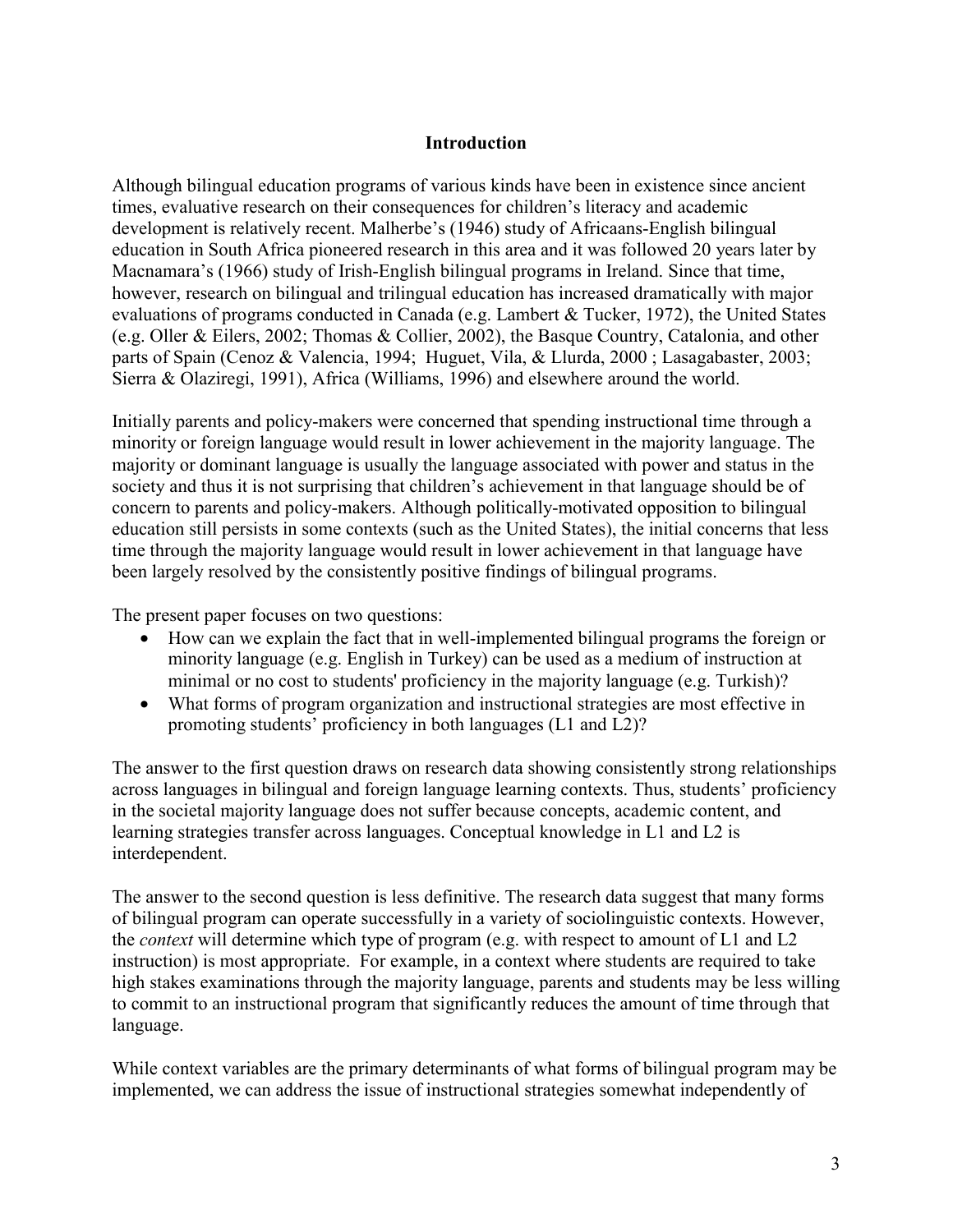context. Certainly, pronouncements about appropriate "methods" or instructional strategies are commonplace both within foreign or second language teaching in general and bilingual programs in particular. Prominent among the assumptions underlying these pronouncements are the *direct method* assumption that promotes instruction exclusively through the target language, and the *two solitudes* assumption that argues for a rigid separation of languages within bilingual or immersion programs. These assumptions represent part of a broader *monolingual instructional orientation* that is promoted within the fields of foreign/second language teaching and bilingual/immersion education. I argue that this monolingual instructional orientation is counterproductive and inconsistent with the reality of interdependence across languages. If cross-lingual transfer is occurring anyway, and in fact is a necessary condition for successful bilingual development, surely we should attempt to encourage and facilitate this transfer rather than impede it? In short, the paper argues that while monolingual instructional strategies (e.g. use of the target language for large blocks of time) play an important role within both foreign/second language teaching and bilingual/immersion education, they should be complemented by *bilingual instructional strategies* that focus on teaching directly for two-way transfer across languages.

The paper initially outlines the interdependence hypothesis (Cummins, 1979, 1981, 1991) and then examines some of the instructional implications of this hypothesis.

### **The Interdependence Hypothesis**

The interdependence hypothesis was formally expressed as follows (Cummins, 1981):

To the extent that instruction in Lx is effective in promoting proficiency in Lx, transfer of this proficiency to Ly will occur provided there is adequate exposure to Ly (either in school or environment) and adequate motivation to learn Ly.

In concrete terms, what this principle means is that in, for example, a Turkish-English bilingual program intended for native speakers of Turkish, English instruction that develops English reading and writing skills is not just developing *English* skills, it is also developing a deeper conceptual and linguistic proficiency that is strongly related to the development of literacy in the majority language (Turkish). In other words, although the surface aspects (e.g. pronunciation, fluency, etc.) of different languages are clearly separate, there is an underlying cognitive/academic proficiency that is common across languages. This common underlying proficiency makes possible the transfer of cognitive/academic or literacy-related proficiency from one language to another.

In addition to its applications to bilingual education programs, the interdependence hypothesis also attempted to account for related phenomena such as the consistently significant correlations between L1 and L2 reading abilities. These correlations exist even across quite dissimilar languages (e.g. Japanese and English) (Cummins, Swain, Nakajima, Handscombe, Green & Tran, 1984; Genesee, 1979) suggesting that the common underlying proficiency should be conceived not just as linguistic proficiency but also in conceptual terms. Thus, in the case of cognate languages that are derived from similar source languages (e.g. Greek and Latin in the case of Romance languages), transfer will consist of both linguistic and conceptual elements.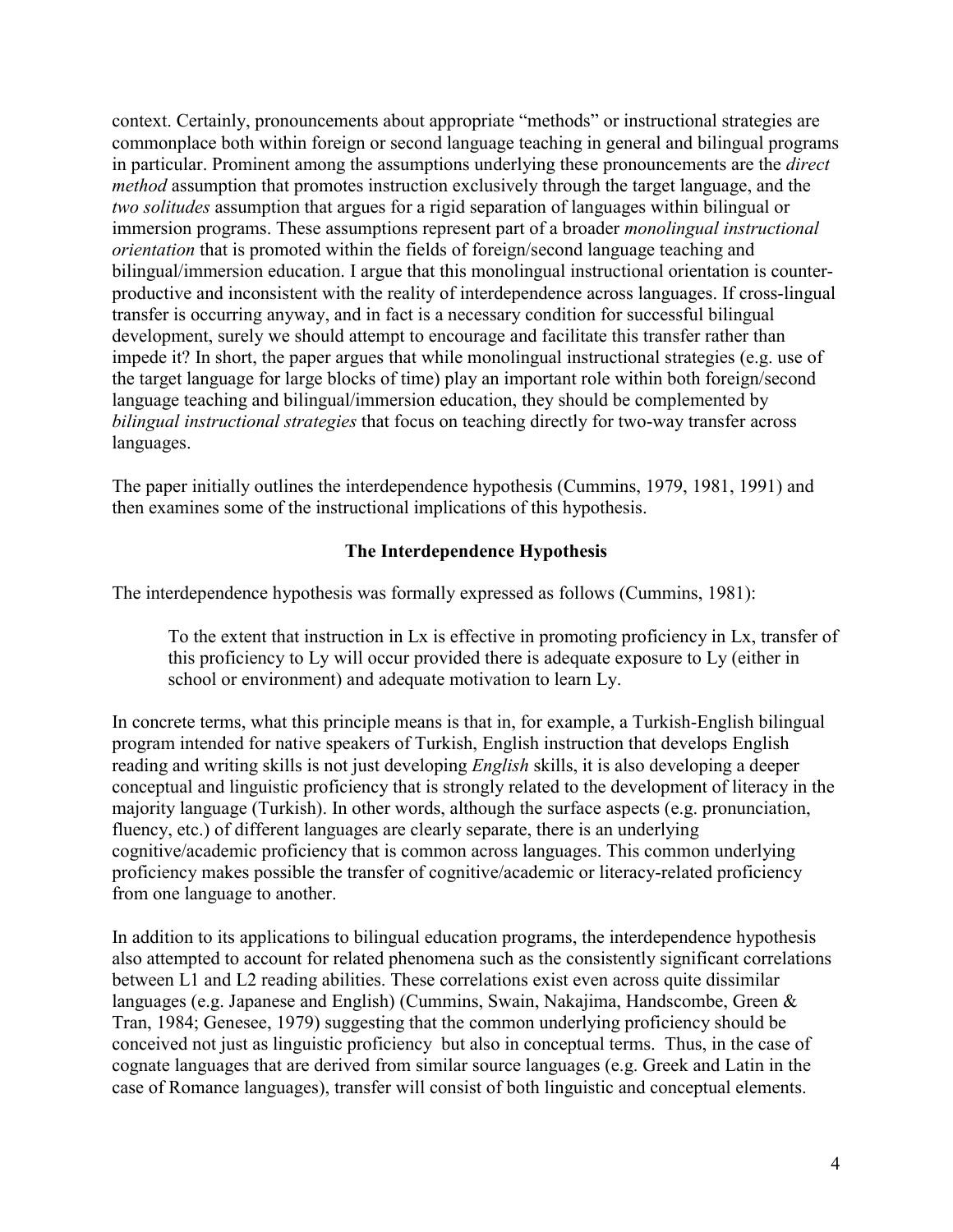However, in the case of dissimilar languages, transfer will consist primarily of conceptual and cognitive elements (e.g. learning strategies). To illustrate, consider the scientific concept of *photosynthesis*. In languages such as Spanish, French, and English, the term is derived from Greek roots and a student who knows the term in Lx and understands the concept will be able to transfer both linguistic and conceptual elements from Lx to Ly. By contrast, in a situation of very dissimilar languages, only the conceptual elements will transfer. This accounts for the higher correlations observed across similar as compared to dissimilar languages (Genesee, 1979). More recent research has shown that other aspect of literacy and pre-literacy skills transfer across languages (e.g. phonological awareness [Geva, 2000]).

In summary, depending on the sociolinguistic situation, five types of transfer are possible:

- Transfer of conceptual elements (e.g. understanding the concept of photosynthesis);
- Transfer of metacognitive and metalinguistic strategies (e.g. strategies of visualizing, use of graphic organizers, mnemonic devices, vocabulary acquisition strategies, etc.);
- Transfer of pragmatic aspects of language use (willingness to take risks in communication through L2, ability to use paralinguistic features such as gestures to aid communication, etc.);
- Transfer of specific linguistic elements (knowledge of the meaning of *photo* in *photosynthesis*);
- Transfer of phonological awareness—the knowledge that words are composed of distinct sounds.

The question sometimes arises as to whether we are talking about *transfer* or the existence of *underlying attributes* based on cognitive and personality attributes of the individual. In reality, these dimensions are not separate. The presence of the underlying attribute makes possible the transfer. Attributes develop through experience; in other words, they are learned. Once they exist within the individual's cognitive apparatus or operating system (Baker, 2001), they are potentially available for two-way transfer across languages (from Lx to Ly or from Ly to Lx) if the sociolinguistic and educational context is conducive to, or supports, such transfer.

The interdependence hypothesis is illustrated in Figures 1-3. Figure 1 (The Separate Underlying Proficiency [SUP] Model) attempts to illustrate an alternative proposal to the Interdependence Hypothesis (sometimes termed the *time-on-task* or *maximum exposure* hypothesis [Cummins, 2001]). If there is no transfer across languages and no underlying proficiency that links L1 and L2 (and L3 etc.), then language representations are stored separately in an individual's cognitive operating system. The SUP model implies that:

- proficiency in Lx is separate from proficiency in Ly;
- there is a direct relationship between exposure to a language (in home or school) and achievement in that language (time-on-task/maximum exposure hypothesis).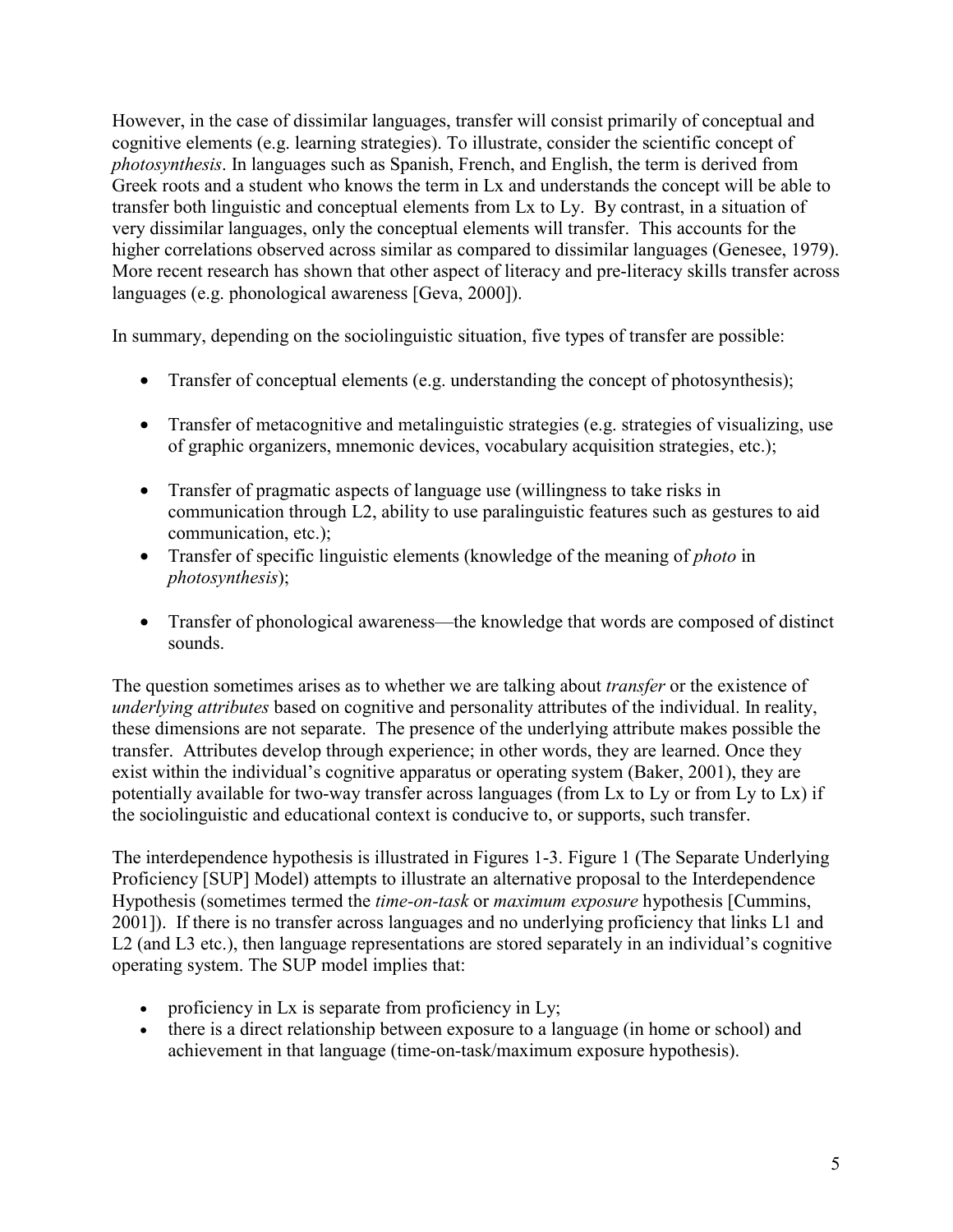The second implication of the SUP model follows from the first: if Lx and Ly proficiency are separate, then content and skills learned through Lx cannot transfer to Ly and vice versa. In terms of the balloon metaphor illustrated in Figure 1, blowing into the L2 (or Lx) balloon will succeed in inflating L2 (or Lx) but not L1  $(Ly)$ . When bilingual education is approached with these "common-sense" assumptions about bilingual proficiency, it is not at all surprising that it appears illogical to argue that Ly proficiency can be effectively developed by means of instruction that is conducted through both Lx and Ly, or even primarily through Ly.

However, despite its intuitive appeal, the empirical evidence clearly refutes the SUP model by showing significant transfer of conceptual knowledge and skills across languages. In order to account for the research evidence, we must posit a *common underlying proficiency* (CUP) model in which various aspects of a bilingual's proficiency in L1 and L2 are seen as common or interdependent across languages. In other words, when applied to bilingual education contexts, the common underlying proficiency refers to the cognitive/academic knowledge and abilities that underlie academic performance in both languages.



Figure 1. Figure 2. **The Separate Underlying Proficiency Model The Common Underlying** 

**THE COMMON UNDERLYING PROFICIENCY** (CUP) MODEL OF **BILINGUAL PROFICIENCY** 



**Proficiency Model**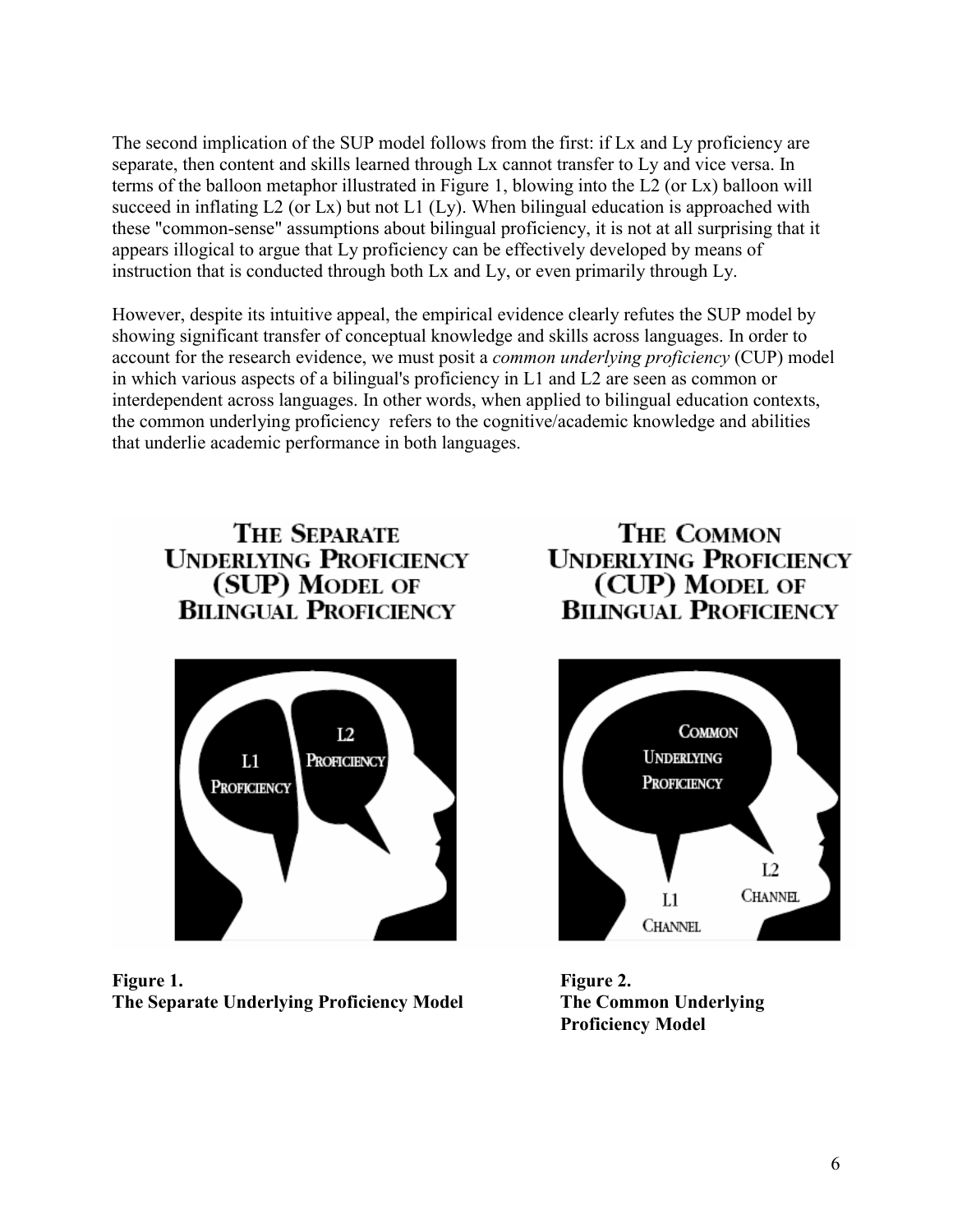Figure 2 expresses the point that experience with either language can promote development of the proficiency underlying both languages, given adequate motivation and exposure to both either in school or in the wider environment. In Figure 3, bilingual proficiency is represented by means of a "dual iceberg" in which common cross-lingual proficiencies underlie the obviously different surface manifestations of each language.

Figures 1-3 represent visual metaphors. As such, they are illustrative rather then definitive. They provide only a general sense of what aspects of languages are interdependent. Empirical research, however, can provide much more specific information. For example, Cummins et al. (1984) found that grammatical knowledge showed minimal relationship across English and Japanese but significant relationships were observed for both literacy-related knowledge (e.g. reading comprehension and vocabulary) and pragmatic dimensions of oral language (communicative style). As noted above, there is also increasing evidence that phonological awareness transfers across languages (e.g. Durgunoglu & Verhoeven, 1998; Geva, 2000; Lambert & Tucker, 1972).



**Figure 3. The Dual-Iceberg Representation of Bilingual Proficiency** 

# *Illustrative Research Studies from Bilingual Education Contexts*

Extensive reviews of bilingual education programs and of cross-lingual relationships among bilingual children exist (e.g. Baker, 2001; Cummins, 2001). Here, I will illustrate the general pattern of findings with two studies that involved Turkish-speaking children in northern Europe.

Verhoeven (1991a, 1991b, 1994) reported the results of two experimental transitional bilingual programs in which L1 literacy was promoted over several grades involving Turkish-background students in The Netherlands. He summarizes the results as follows: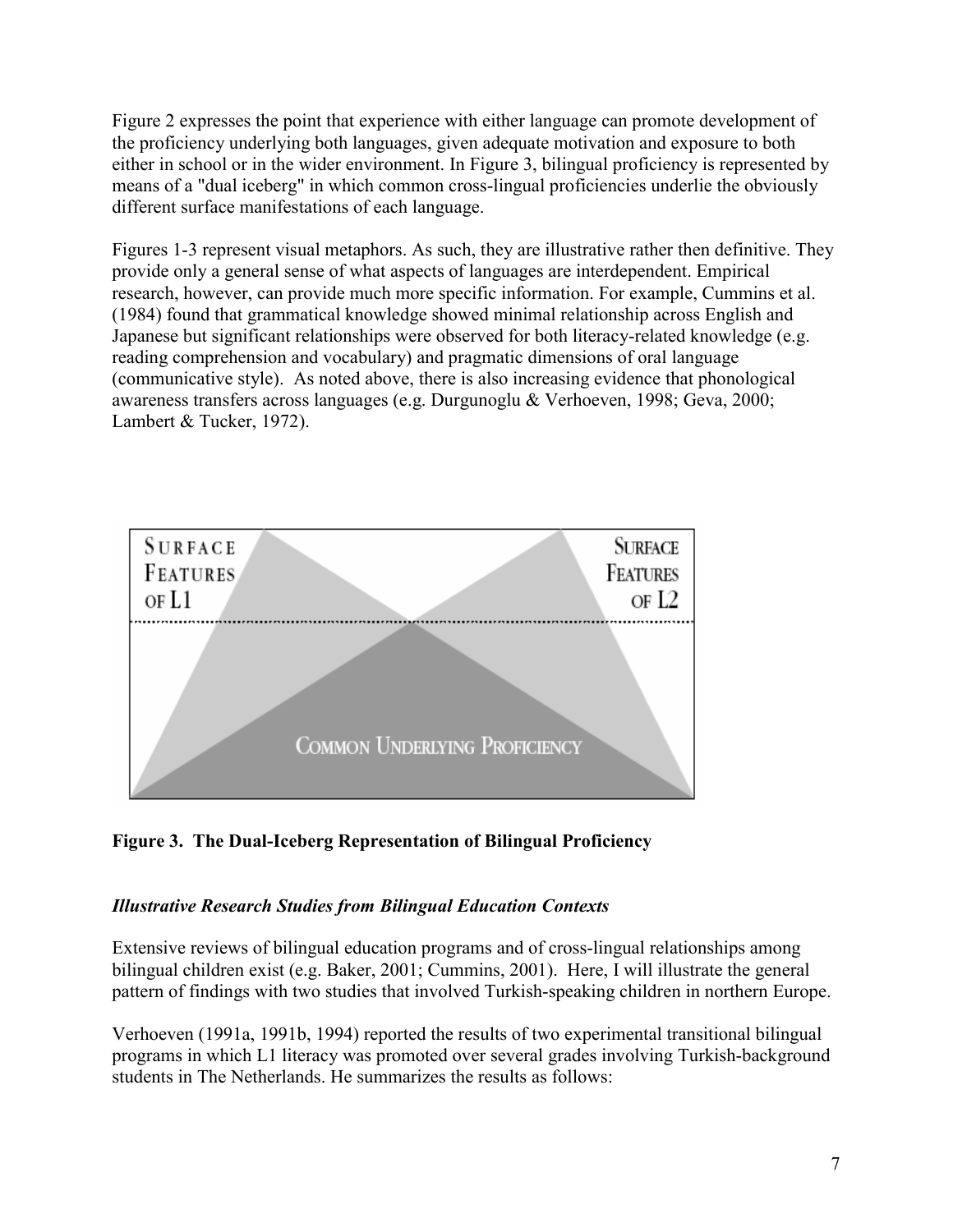With respect to linguistic measures, it was found that a strong emphasis on instruction in L1 does lead to better literacy results in L1 with no retardation of literacy results in L2. On the contrary, there was a tendency for L2 literacy results in the transitional classes to be better than in the regular submersion [Dutch-only] classes. Moreover, it was found that the transitional approach tended to develop a more positive orientation toward literacy in both L1 and L2. ... Finally, there was positive evidence for ... [the] interdependence hypothesis. From the study on biliteracy development it was found that literacy skills being developed in one language strongly predict corresponding skills in another language acquired later in time (1991a, p. 72).

Verhoeven (1994) reports stronger cross-lingual relationships for literacy and pragmatic language skills than for lexical knowledge. Phonology (as measured by phoneme discrimination tests) was also significantly related across languages which Verhoeven interprets as reflecting the influence of metalinguistic factors on phonological performance in both languages.

McLaughlin (1986) reports on a second study carried out by German linguist Jochen Rehbein (1984). This research found that:

the ability of Turkish children to deal with complex texts in German was affected by their ability to understand these texts in their first language. Rehbein's investigations suggest that there is a strong developmental interrelationship between the bilingual child's two languages and that conceptual information and discourse strategies acquired in the first language transfer to the second (McLaughlin, 1986, p. 34-35).

In summary, the research evidence suggests that the interdependence hypothesis at this point represents a stable explanatory construct that can be employed as a powerful tool in educational language planning . It explains why bilingual instruction (representing *less* time in both languages than monolingual instruction) entails no adverse effects on the development of either L<sub>1</sub> or L<sub>2</sub> academic abilities.

## **Implications of the Interdependence Hypothesis for Pedagogy in Bilingual/Immersion Programs**

The interdependence hypothesis implies that we should actively teach for transfer across languages in bilingual/immersion programs. This also applies to second language programs in general and in teaching the school language(s) to immigrant students. Lambert and Tucker (1972) noted that some students in the French immersion program they evaluated engaged in a form of contrastive linguistics where they compared aspects of French and English despite the fact that in this program (and in virtually all Canadian French immersion programs) the two languages were kept rigidly separate. If students in bilingual/immersion programs spontaneously focus on similarities and differences in their two or three languages, then they are likely to benefit from systematic encouragement by the teacher to focus on language and develop their language awareness.

The major reason this practice has not been applied in many bilingual/immersion programs is that it is seen as axiomatic that each language be kept rigidly separate from the other(s).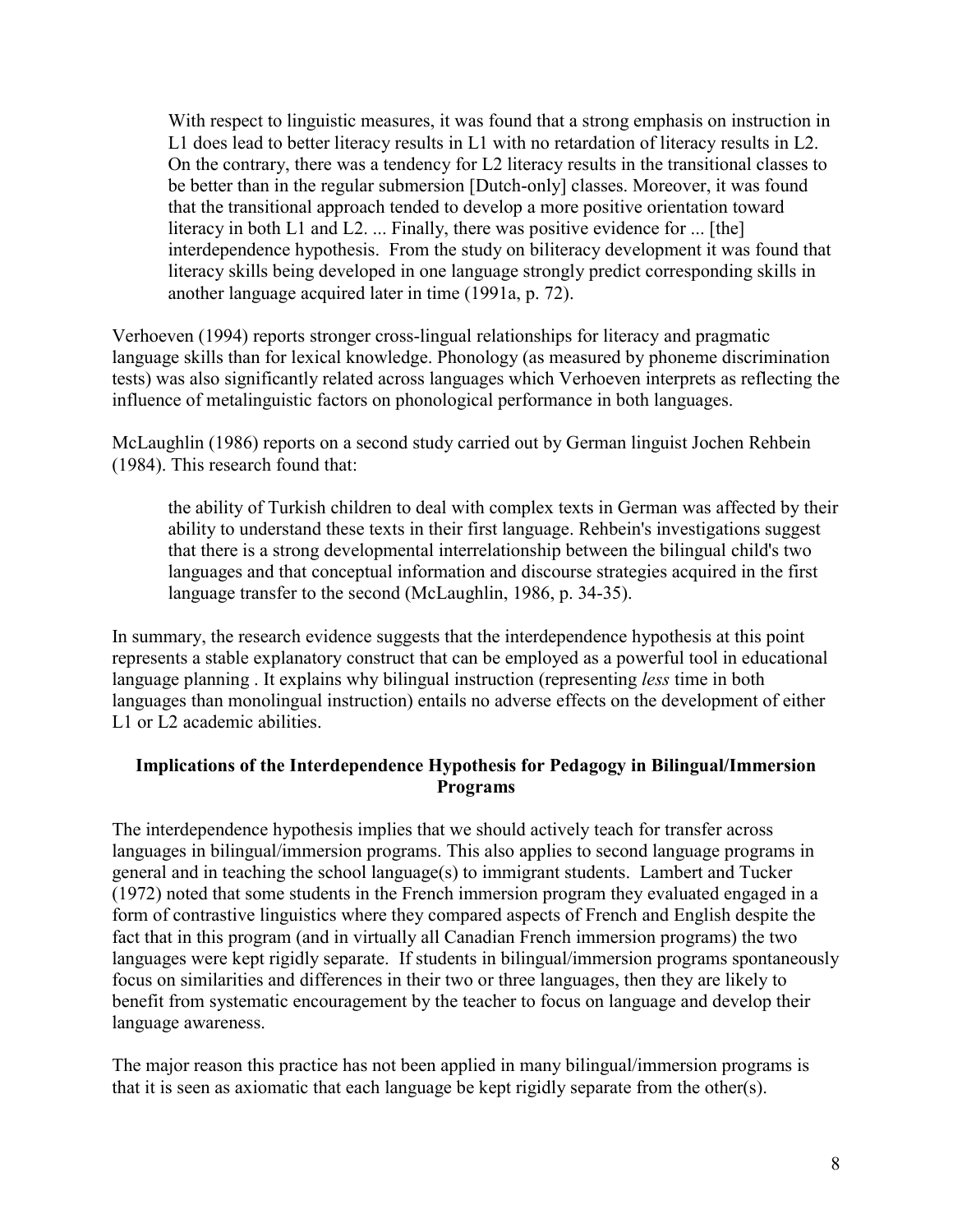Similarly, many teachers of second languages (e.g. French in the Canadian context) believe that instruction should be delivered exclusively through the target language. They interpret communicative language teaching as a form of the direct method that mandates exclusive instructional use of the target language and discourages students from any use of their L1. Any use of the L1 by teachers or students is viewed as a regression to the grammar-translation method that has fallen into disrepute.

The dominant monolingual instructional orientation is evident in the following three inter-related sets of assumptions, none of which is empirically supported:

- Instruction should be carried out exclusively in the target language without recourse to students' L1. Bilingual dictionary use is discouraged (= *direct method* assumption);
- Translation between L1 and L2 has no place in the teaching of language or literacy. Encouragement of translation in L2 teaching is viewed as a regression to the discredited grammar/translation method; or in bilingual/immersion programs, use of translation is equated with the discredited concurrent translation method in which teachers switch constantly between languages translating all relevant instructional content;
- Within immersion and bilingual programs, the two languages should be kept rigidly separate (= *two solitudes* assumption).

When we free ourselves from these monolingual instructional assumptions, a wide variety of instructional opportunities arise for teaching students by means of *bilingual instructional strategies* that encourage cross-language transfer and the development of language awareness. Among the bilingual strategies that can be employed to promote literacy engagement in both L1 and L2 are the following:

- *Creation of dual language multimedia books.* Students write creatively in L1 and L2 and amplify these identity texts through technology (see, for example, the Dual Language Showcase http://thornwood.peelschools.org/Dual/ and the Multiliteracies web site www.multiliteracies.ca).
- *Sister class exchanges.* Students engage in technology-mediated sister class exchanges using L1 and L2 to create literature and art and/or to explore issues of social relevance to them and their communities (e.g. Social History of Our Community, Voices of our Elders, etc.). Students can also create movies, audio CDs, and/or multilingual web pages in collaboration with their sister classes. In the context of a Turkish-English bilingual program in Turkey, students might connect with a school in the UK that has a large number of Turkish background students. For these minority students, the communication in both Turkish and English would serve to reinforce their L1 (Turkish); for the students in Turkey, the connection represents an opportunity to use the target language (English) in authentic exchanges and projects (Brown, Cummins, & Sayers, in press). In a situation where the sister class is only English-speaking (e.g. in an English-speaking country), students in the bilingual program might discuss their projects or research in Turkish (their stronger language) within class, draft ideas initially in Turkish, and then when they and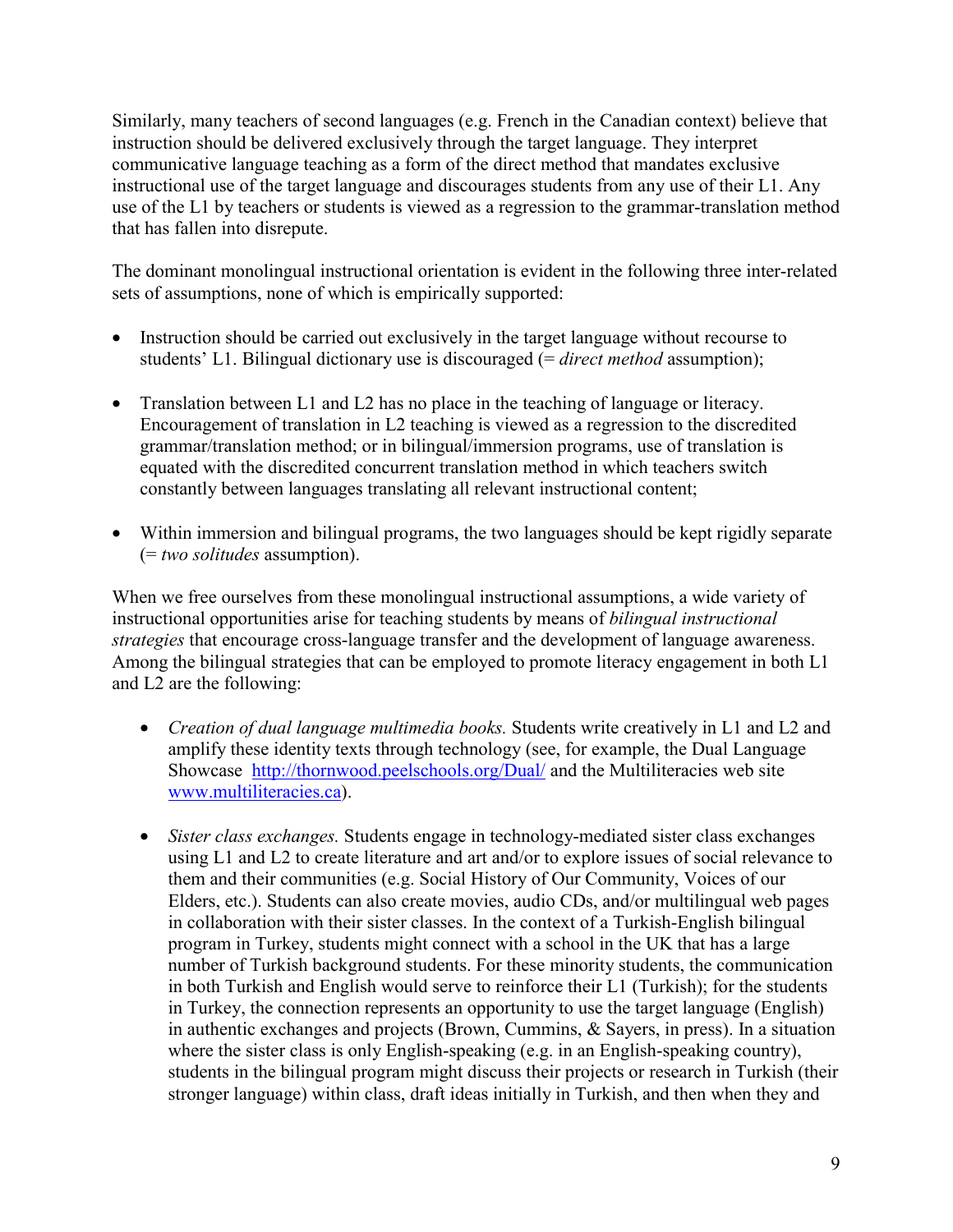their teachers are satisfied with the results translate their writing into English for exchange with the English-speaking sister class students.

Classroom examples of each of these bilingual instructional strategies are described in the next section.

# *Cross-Language Transfer in the Context of Creating Dual Language Books*

Less than a year after her arrival in Canada, Madiha Bajwa authored with two of her friends, Kanta Khalid and Sulmana Hanif, a bilingual Urdu-English book entitled *The New Country.* The 20-page book, illustrated with the help of a classmate, Jennifer Du, "describes how hard it was to leave our country and come to a new country." The three girls were in Lisa Leoni's grade 7/8 (mainstream) class in Michael Cranny Public School of the York Region District School Board. Both Kanta and Sulmana had arrived in Toronto in grade 4 and were reasonably fluent in English but Madiha was in the early stages of acquisition.

The three girls collaborated in writing *The New Country* in the context of a unit on the theme of migration that integrated social studies, language, and ESL curriculum expectations. They researched and wrote the story over several weeks, sharing their experiences and language skills. Madiha's English was minimal but her Urdu was fluent, Sulmana was fluent and literate in both Urdu and English. Kanta's home language was Punjabi and she had attended an English-medium school in Pakistan. Much of her Urdu acquisition had taken place since arriving in Toronto and she had become highly skilled in switching back and forth between Urdu and English. In composing the story, the three girls discussed their ideas primarily in Urdu but wrote the initial draft in English. Sulmana participated somewhat less in the discussion but was very skilled in turning the ideas into written text. She served as scribe for both languages.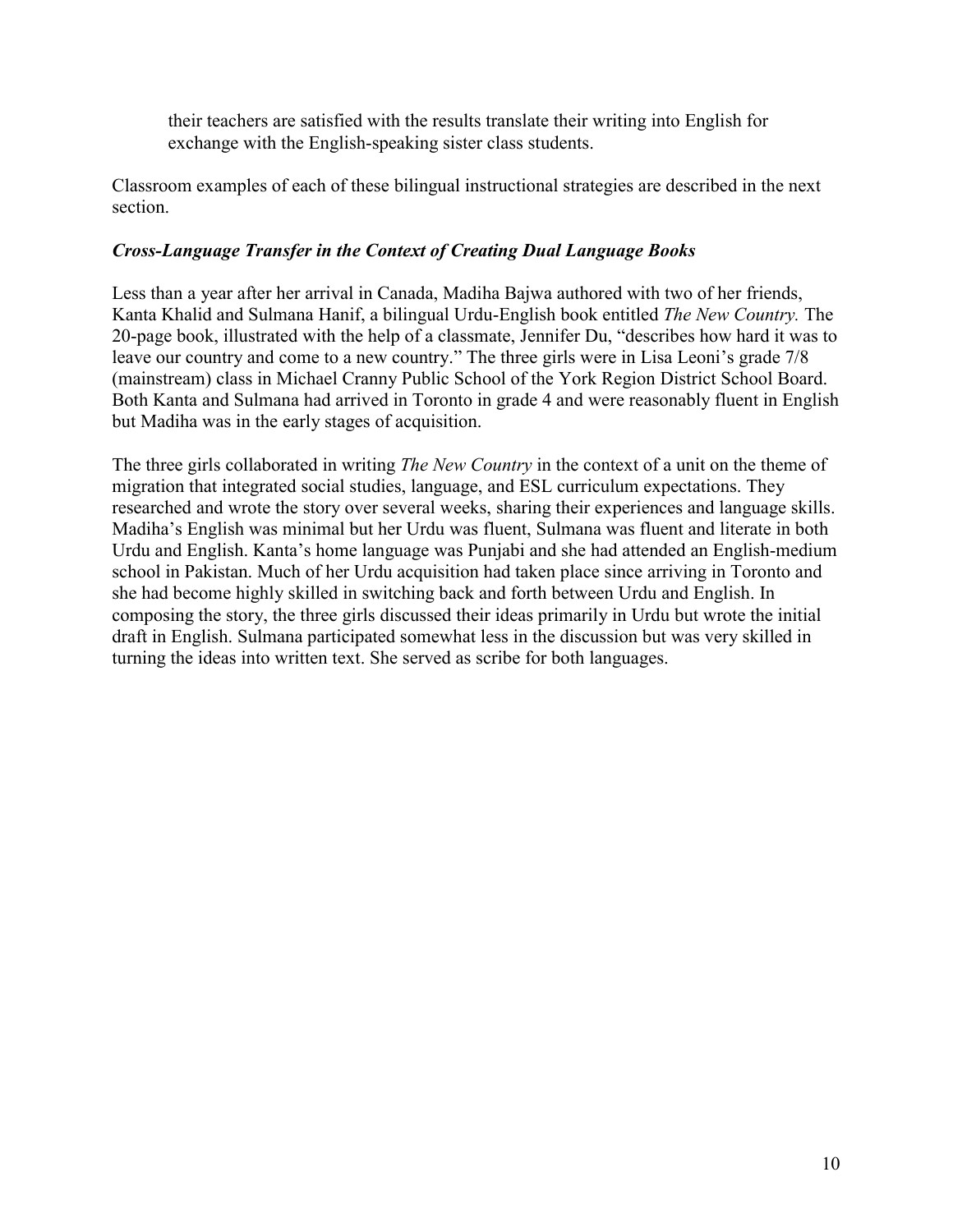

In a "normal" classroom, Madiha's ability to participate in a grade 7 social studies unit would have been severely limited by her minimal knowledge of English. She certainly would not have been in a position to write extensively in English about her experiences, ideas, and insights. However, when the social structure of the classroom was changed in very simple ways, Madiha was enabled to express her*self* in ways that few bilingual/ESL students experience. Her home language, in which all her experience prior to immigration was encoded, became once again a tool for learning. She contributed her ideas and experiences to the story, participated in discussions about how to translate vocabulary and expressions from Urdu to English and from English to Urdu, and shared in the affirmation that all three students experienced with the publication of their story.

Madiha's expression of her intelligence, feelings, and identity was facilitated by the collaboration with bilingual peers who used both languages to construct their story. Because they were all personally invested in creating *their* story, they spent a lot of time getting it right in both languages. Their teacher (Lisa Leoni) discussed their ideas with them and provided feedback on drafts of the English version. But the three girls had total ownership of both the process and the product of their intellectual and imaginative work.

We use the term *identity texts* to describe the products of students' creative work or performances carried out within the pedagogical space orchestrated by the classroom teacher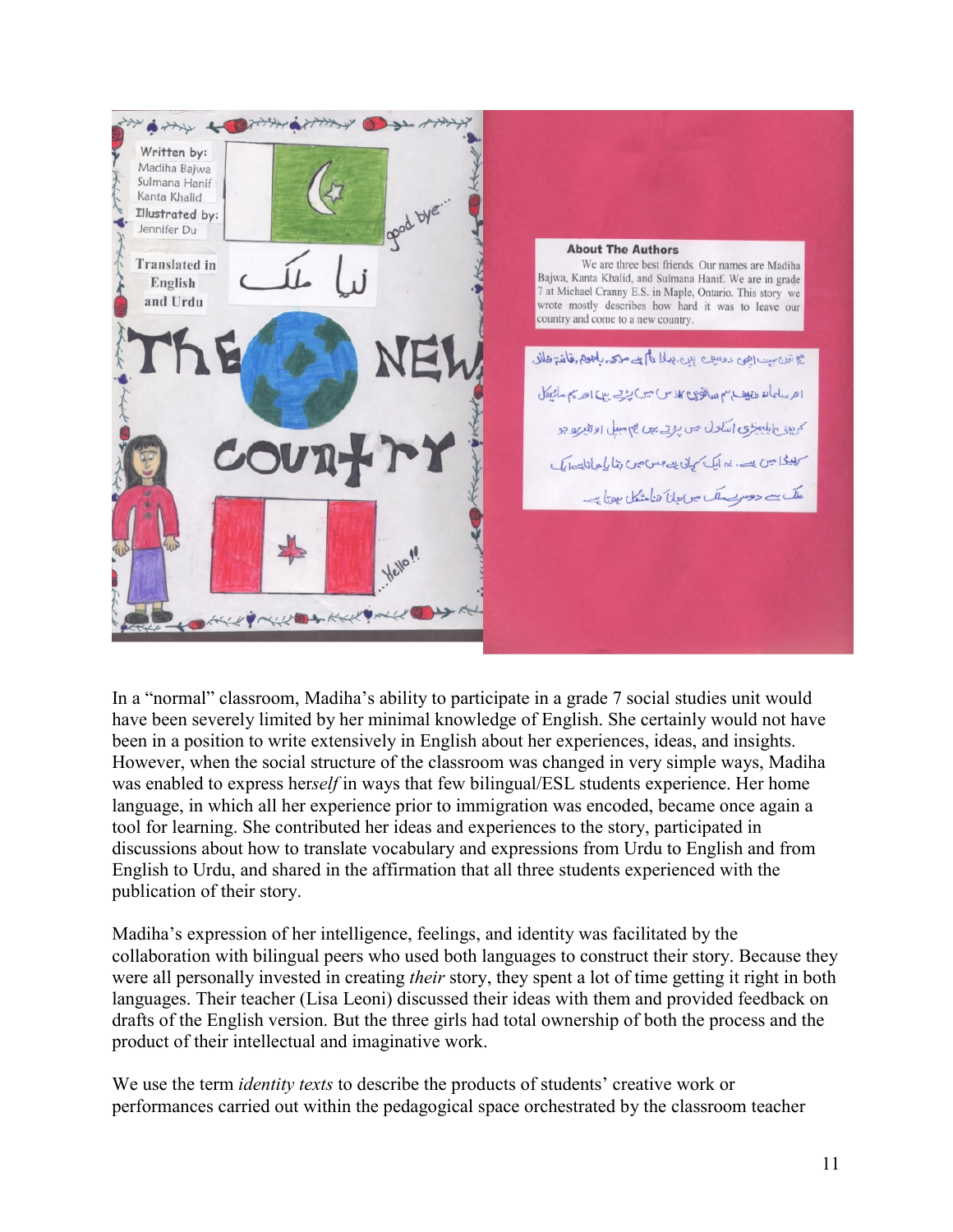(Cummins et al., 2005). Students invest their identities in the creation of these texts which can be written, spoken, visual, musical, dramatic, or combinations in multimodal form. The identity text then holds a mirror up to students in which their identities are reflected back in a positive light. When students share identity texts with multiple audiences (peers, teachers, parents, grandparents, sister classes, the media, etc.) they are likely to receive positive feedback and affirmation of self in interaction with these audiences. Although not always an essential component, technology acts as an amplifier to enhance the process of identity investment and affirmation. It facilitates the production of these texts, makes them look more accomplished, and expands the audiences and potential for affirmative feedback.

Thornwood Public School in the Peel District School Board pioneered the process of enabling bilingual students to create dual language identity texts (Chow & Cummins, 2003; Schecter & Cummins, 2003). A large number of student-created identity texts in multiple languages can be viewed and downloaded at the Dual Language Showcase web site (http://thornwood.peelschools.org/Dual/). In the initial project, grades 1 and 2 students from culturally and linguistically diverse backgrounds created stories initially in English (the language of school instruction); they illustrated these stories and then worked with various resource people (parents, older students literate in L1, some teachers who spoke a variety of students' languages) to translate these stories into their home languages. The stories and illustrations were then entered into the computer through word processing and scanning. The Dual Language Showcase website was created to enable students' bilingual stories to be shared with parents, relatives or friends in both Canada and students' countries of origin who had Internet access.

Does the use of bilingual instructional strategies help students transfer their knowledge from L1 to English? The students themselves speak eloquently to this question. We asked the students who were involved in dual language writing projects at several schools to respond in writing to three questions:

- 1. When you are allowed to write stories in class using your first language or home language, how do you feel?
- 2. Do you enjoy reading your stories in your first/home language? Why or why not?
- 3. When you are allowed to use your first language in class does it help you with your writing and reading of English?

Despite their still limited English, the students insightfully described what happens inside their heads as they grapple with the learning of English. Madiha's response, written about a year after she had co-authored *The New Country,* illustrates the themes that emerged from all the students.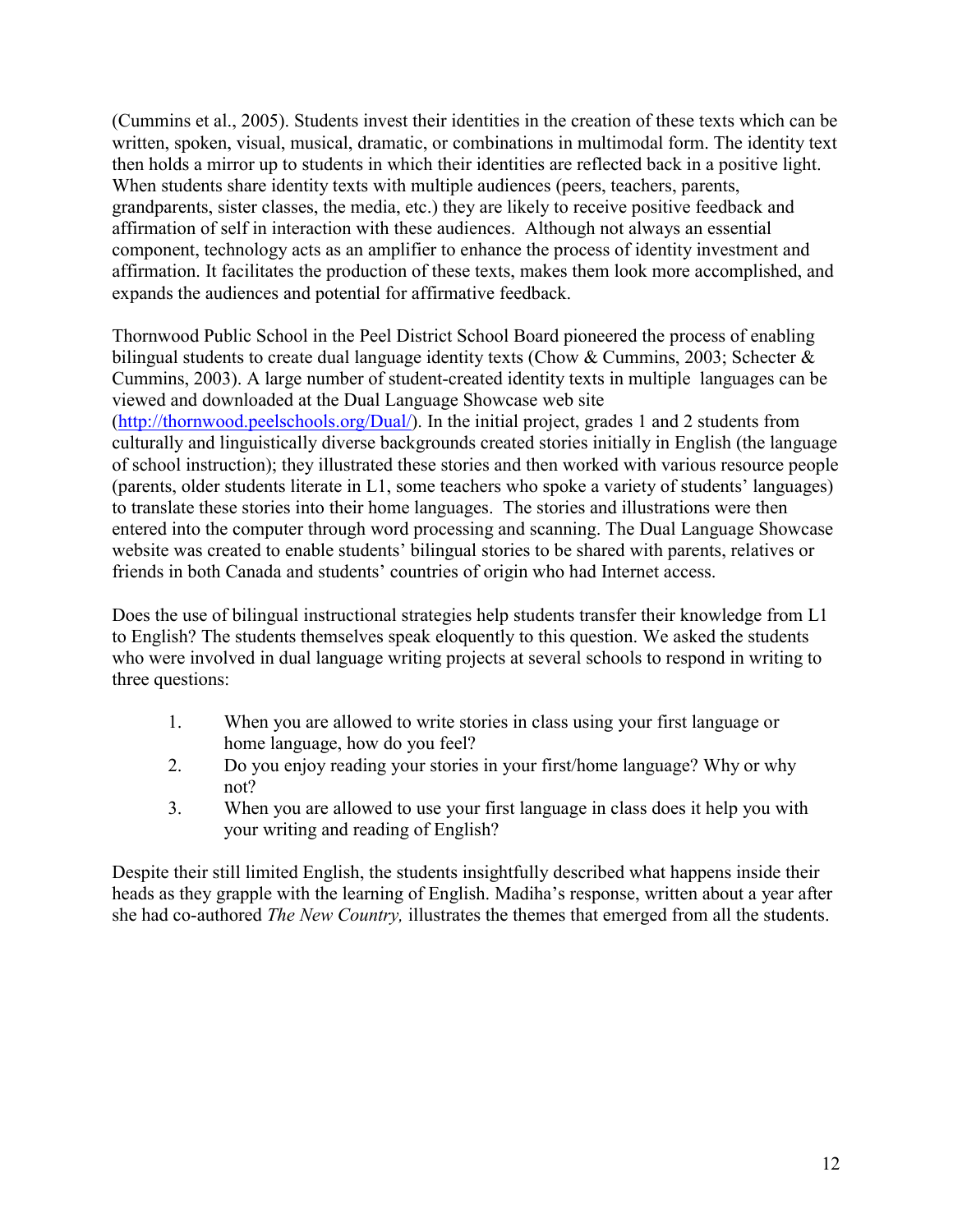1) When I am allowed to write story in class using Urdu I Feel verey Confeteable and verey spashall and verey infortant. I Feel good that feople see My Urdu and English story. I Feel verey confeceable because I no how to write in urdu and I no why we Write Urdu because we Leran more English. I feel spashall because I don't Wan't to For get My Language.  $2.5$   $I$  Like reading Story in urdu because I Like My Language and I Like reding into My Language because It'sreley esay for me I like to reed urdu stories because  $\tau$  undstand my Language I like undu Stories because some story is true. 3) When I am allowed to use urdu inclase it helps me to reed and write English. When I have to Learn new English word's I rember them Faster IF I study the words in urdu. Like this New words Pirteur English UrDU ungs Kidgeys heart

**Figure 4. Madiha's insights into L1/L2 connections**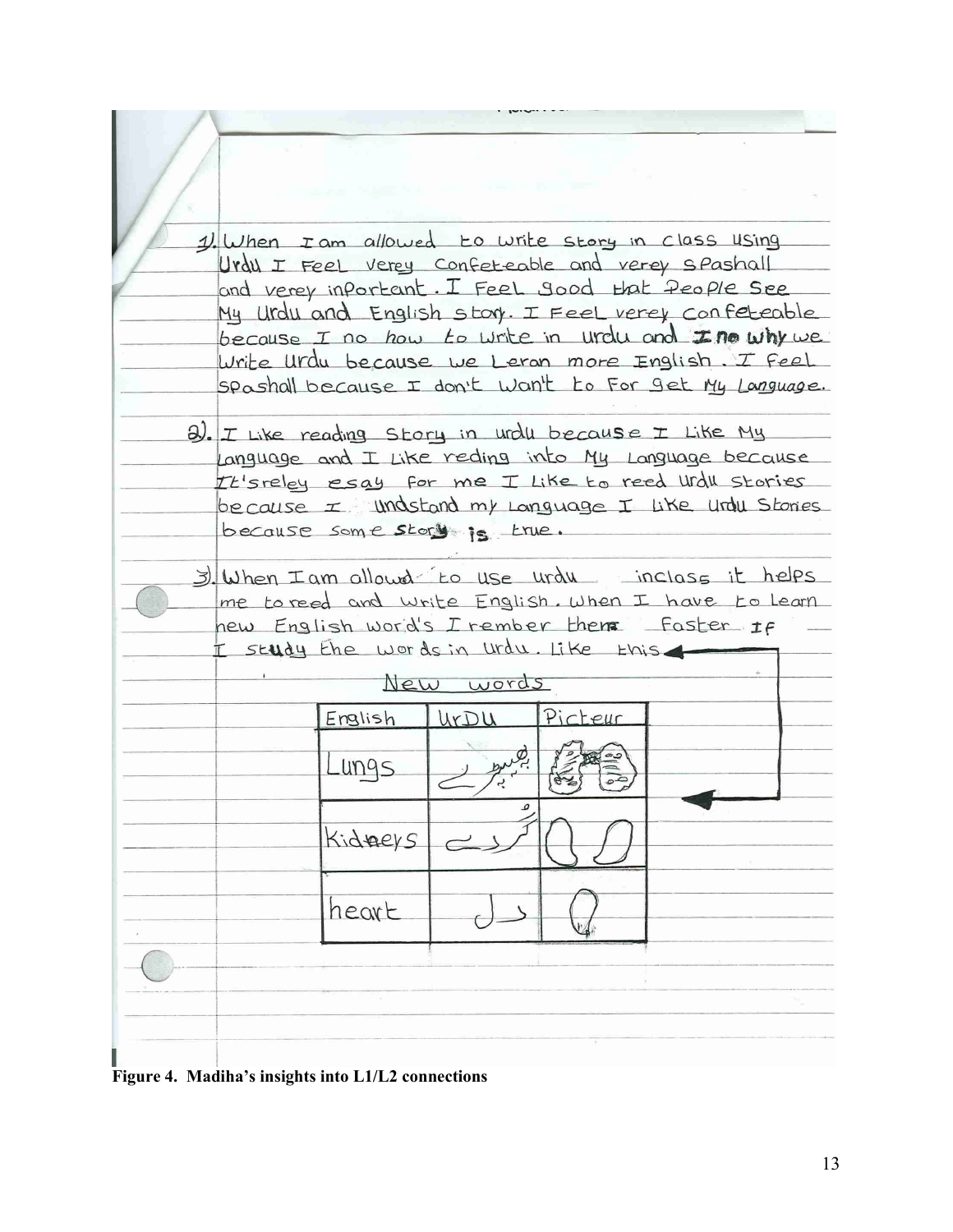Students' responses highlighted the transfer of concepts and strategies across languages and forcefully call into question the prevalence of monolingual instructional assumptions that essentially deny students access to their L1 as a resource for learning.

Other students expressed similar sentiments about the value of L1/L2 connections and transfer. For example, Hira, a grade 5 ESL student, expresses the interplay and facilitation between languages as follows:

When I am allowed to write stories in Urdu, I feel very comfortable because when I write English its difficult for me. If I write in Urdu I feel very comfortable because in Pakistan People speak in Urdu and we also write in Urdu. …

I enjoy reading in Urdu because its easy for me and I can understand it. In English, I can't understand very well. So, Its not so easy for me to understand English. I can read it very well but Its difficult for me to understand it. In Urdu, I can read anything.

When I am allowed to use Urdu in class it helps me because when I write in Urdu and then I look at Urdu words and English comes in my mind. So, its help me a lot. When I write in English, Urdu comes in my mind. When I read in English I say it in Urdu in my mind. When I read in Urdu I feel very comfortable because I can understand it.

In short, the creation of dual language books (multimedia or just print) encourages students to take ownership of the target language in the context of a cognitively challenging (but engaging) task. They are enabled to express (and amplify) their identities through both languages and, literally, see themselves as bilinguals who can communicate with a wider audience by using two languages rather than just one.

## *Development of Language Awareness in the Context of a Sister Class Exchange*

*DiaLogos* was an Internet based sister class project that was carried out over 2 school years between elementary school classes (4th, 5th, and 6th grades) in Canada and Greece (Kourtis Kazoullis, 2001). Students in the Greek elementary schools attended English lessons for three one-hour periods per week. The *DiaLogos* students attended regular English classes twice a week and engaged in the *DiaLogos* project once a week. A number of the students in Toronto were of Greek heritage and were learning Greek in community-run classes.

A wide variety of cognitively challenging projects were carried out collaboratively by the students over the course of the two years. The potential for literacy development and crosslanguage transfer in this kind of exchange can be illustrated with reference to just one of these projects.

Evgenios Trivizas, a well-known Greek writer of children's stories was asked for permission to use one of his stories for DiaLogos in order to foster sister class collaboration through creative writing. Trivizas provided the introduction to a story that he had just begun but had not completed. This introduction was translated into English and was circulated in Greek and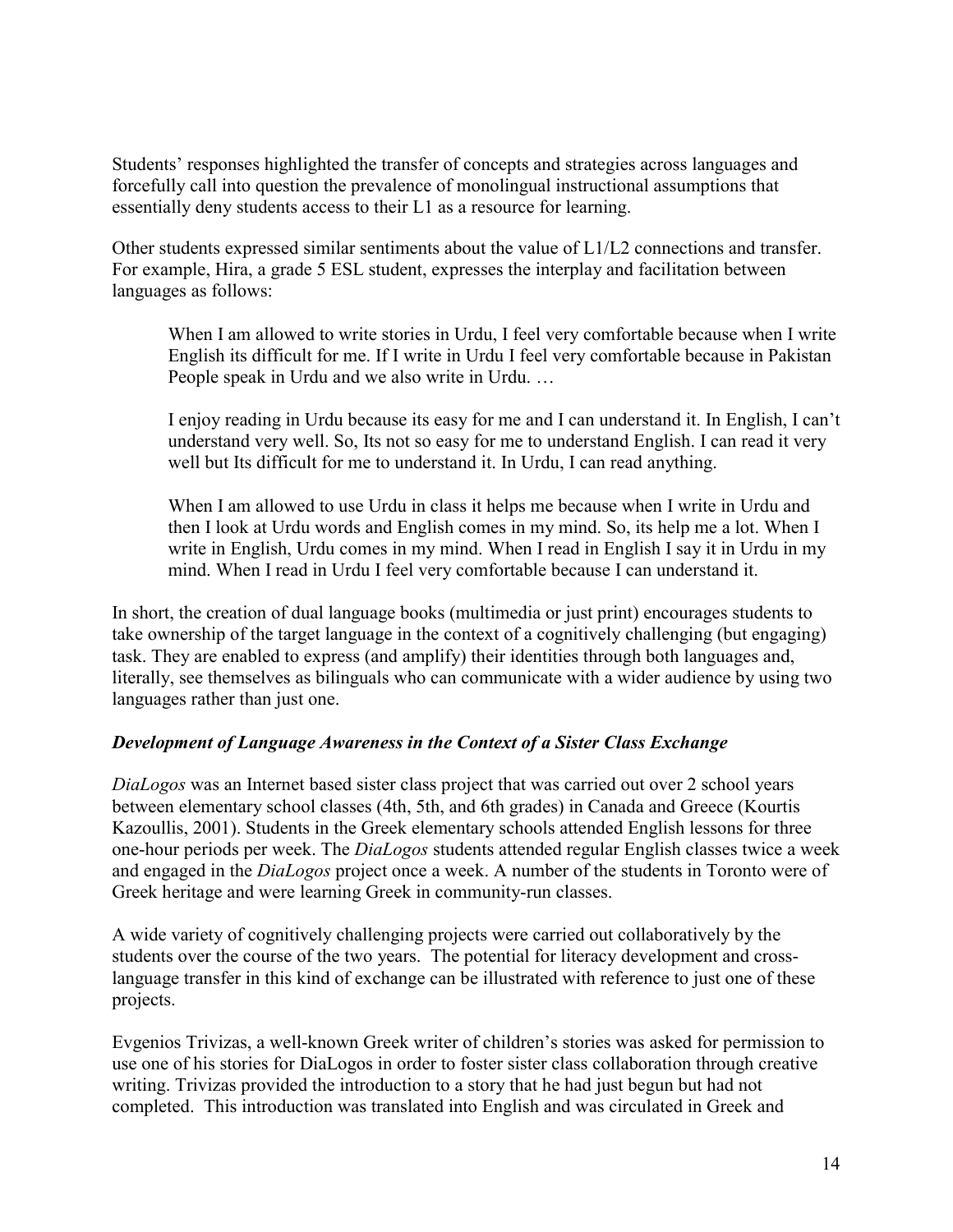English to all the schools via email with directions to the teachers and students on how it could be used. The students were to continue the story in any way they wanted and were to decide on joint endings with students in their sister classes.

Each class in Greece was divided into smaller groups of two or three students who jointly worked on the activity. Eighty different stories were written. Fifty-nine stories were written by the students in Greece (35 stories in Greek and 24 in English) and 21 stories were posted on the bulletin board from students in Canada (nine in Greek and 12 in English).

What is particularly significant about this project in the present context is the degree of cognitive engagement and identity investment that was evident on the part of the students. Although the activity was begun in the first year of DiaLogos' implementation, editing of the texts went on throughout the two years. The students often went back to the texts on the web site adding information and making changes. Kourtis-Kazoullis (2001) points out that this was the first time most of the Greek students had shown this kind of sustained interest in one particular text. As noted above, this kind of collaboration and engagement with literacy does not happen in typical "pen pal" projects. For sister class collaboration to contribute to students' literacy development, students need to feel ownership of both the process and products of the collaboration. The motivation must be intrinsic rather than just extrinsic.

The sister class exchange also contributed directly to the Greek students' language awareness. The English language used by their sister classes opened up entirely new possibilities for using the language. The Canadian students were using expressions that were completely new to the students in Greece, as the following two examples illustrate [spelling mistakes are original]:

[Student from Canada]

Katerina – I didn't have much of a Christmas this year because I was moviong and we didn't put up a tree and stuff like that but it was fun moving and stuff. On Christmas eve we went to my aunt's house and had a big feast and me and cousin Maria were chilling out. On New Years eve we went to my moms friends house and clebrated it there and we brought in 1999 we [with] a really big bang!! BYE FOR NOW KATERINA!!!!!!!!!

[Student from Canada] On my winter break I had a remarkable week. My sister had her  $8<sup>th</sup>$  birthday party. We had a blast!

Expressions in the letters from Canadian students such as *stuff like that*, *and stuff*, *chilling out*, with *a really big bang*, *we had a blast* and *whaz up,* fueled the students' curiosity and resulted in critical analysis of language forms. *Cool* and *bad* were words that students in Greece were familiar with, however, they were not familiar with the different way in which they were used. The Canadian students were using English but a different type of English. This had a significant effect on the students in Greece who began using the English language in similar ways to the students in Canada as early as the first year of correspondence (Kourtis-Kazoullis, 2001).

This kind of exchange is also likely to lead students to contrast and compare languages. For example, in discussing the meaning of an expression such as *we had a blast* students are likely to search for an equally expressive "youth-friendly" equivalent in their L1.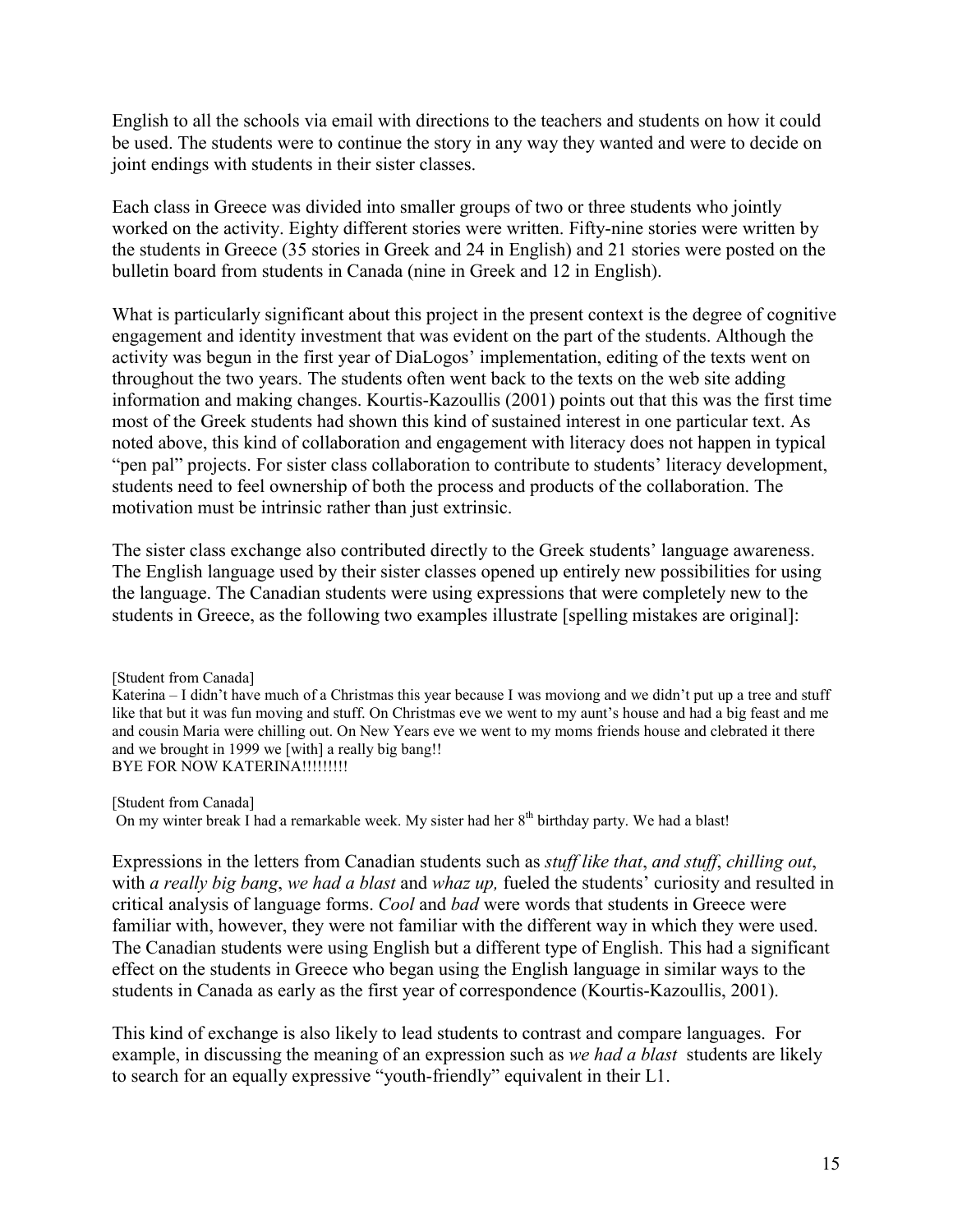### **Conclusion**

If bilingual and immersion programs are to reach their full potential, I believe we must question the monolingual instructional orientation that dominates the implementation of many of these programs and in some cases has assumed the status of dogma. There is simply no research basis for either the direct method or the two solitudes assumption. Similarly, there is no research evidence that translation, used appropriately, is in any way an impediment to effective language learning. On the contrary, there is empirical evidence that translation can serve useful pedagogical purposes. Orleanna, Reynolds, Dorner, and Meza (2003), for example, highlight the relevance of Latino/a students' translation practices and abilities for in-school literacy instruction. While extensive use of the target language within foreign/second language and bilingual/immersion programs is clearly a useful and important instructional strategy, it should not be implemented in a rigid or exclusionary manner. As the examples in this paper illustrate, students' L1 is a powerful resource for learning and bilingual instructional strategies can usefully complement monolingual strategies to promote more cognitively engaged learning.

#### **References**

Baker, C. (2001) *Foundations of bilingual education and bilingualism*. *3rd Edition.* Clevedon, England: Multilingual Matters.

Brown, K. R., Cummins, J., & Sayers, D. (in press). *From grade expectations to great expectations: Rethinking Literacy instruction and technology in today's diverse classrooms.*  Boston: Allyn & Bacon.

Cenoz, J., & Valencia, J. F. (1994). Additive trilingualism: Evidence from the Basque Country. *Applied Psycholinguistics, 15*, 195-207.

Chow, P. & Cummins, J. (2003). Valuing multilingual and multicultural approaches to learning. In S. R. Schecter and J. Cummins (Ed.) *Multilingual education in practice: Using diversity as a resource.* (pp. 32-61). Portsmouth, NH: Heinemann.

Cummins, J. (1979). Linguistic interdependence and the educational development of bilingual children. *Review of Educational Research, 49*, 222-251.

Cummins, J. (1981). The role of primary language development in promoting educational success for language minority students. In California State Department of Education (Ed.), *Schooling and Language Minority Students: A Theoretical Framework* (pp. 3-49). Los Angeles: Evaluation, Dissemination and Assessment Center California State University.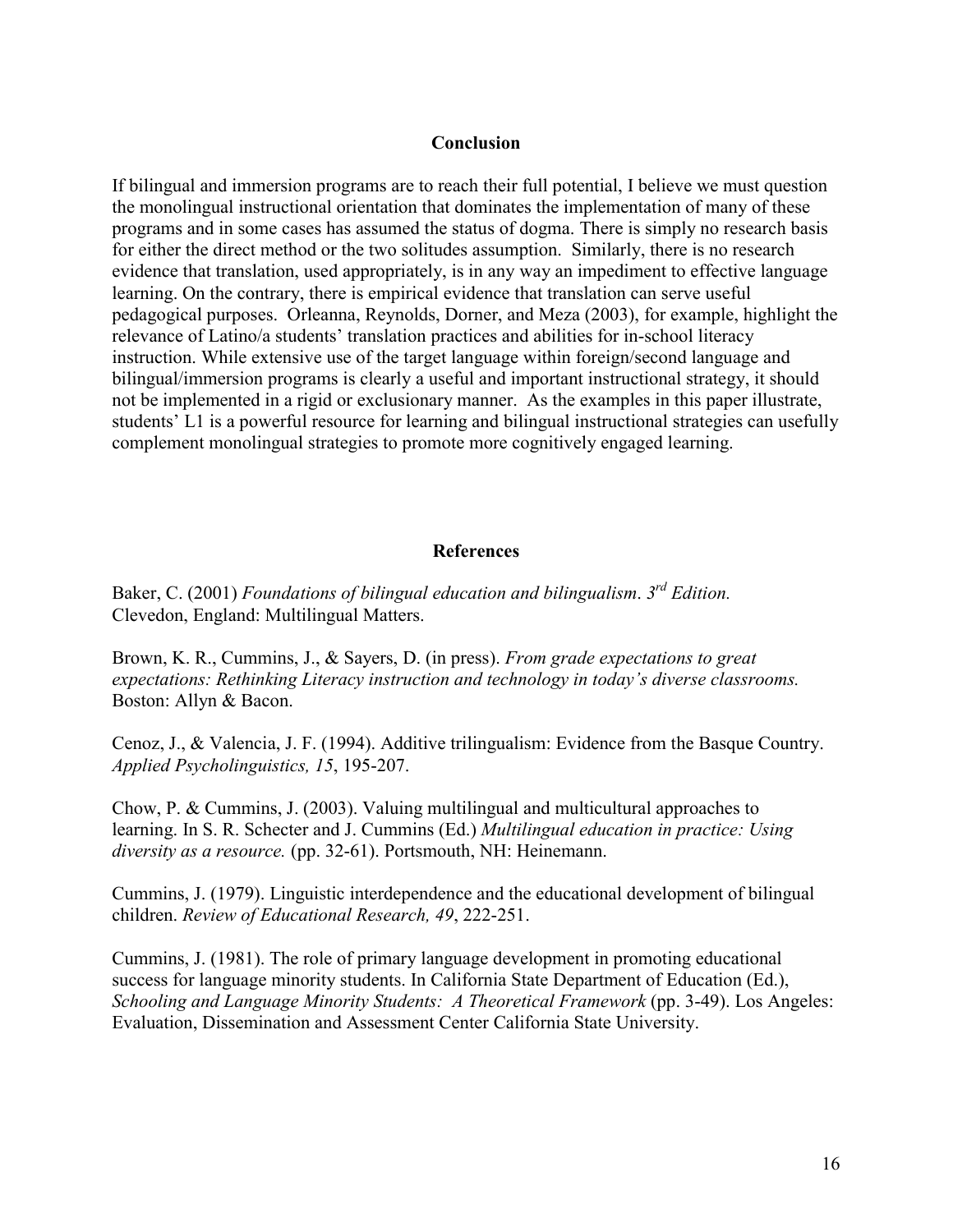Cummins, J. (1991). Interdependence of first- and second-language proficiency in bilingual children. In E. Bialystok (Ed), *Language processing in bilingual children* (pp. 70-89). Cambridge, England: Cambridge University Press.

Cummins, J. (2001), *Negotiating identities: Education for empowerment in a diverse society. 2nd edition.* Los Angeles: California Association for Bilingual Education.

Cummins, J., Swain, M., Nakajima, K., Handscombe, J., Green, D., & Tran, C. (1984). Linguistic interdependence among Japanese and Vietnamese immigrant students. In C. Rivera (Ed.), *Communicate competence approaches to language proficiency assessment: research and application.* (pp. 60-81). Clevedon, England: Multilingual Matters.

Cummins, J., Bismilla, V., Chow, P., Cohen, S., Giampapa, F., Leoni, L., Sandhu, P., & Sastri, P. (2005) Affirming identity in multilingual classrooms. *Educational Leadership, 63*(1), 38-43.

Durgunoglu, A., & Verhoeven, L. (1998) *Literacy development in a multilingual context: Crosscultural perspectives*. Mahwah, NJ: Lawrence Erlbaum Associates.

Genesee, F. (1979). Acquisition of reading skills in immersion programs. *Foreign Language Annals, 12*, 71-77.

Geva, E. (2000). Issues in the assessment of reading disabilities in L2 children - beliefs and research eveidence. *Dyslexia*, *6*, 13-28.

Huguet, A., Vila, I., & Llurda, E. (2000). Minority language education in unbalanced bilingual situations: A case for the linguistic interdependence hypothesis. *Journal of Psycholinguistic Research, 29*(3), 313-333.

Kourtis-Kazoullis V. (2001). *DiaLogos: bilingualism and the teaching of second language learning on the Internet.* Unpublished doctoral dissertation, University of the Aegean, Primary Education Department, Rhodes, Greece.

Lambert, W. E. & Tucker, G. R. (1972), *Bilingual education of children: the St. Lambert experiment.* Rowley, MA: Newbury House.

Lasagabaster, D. (1998). The threshold hypothesis applied to three languages in contact at school. *International Journal of Bilingual Education and Bilingualism, 1*(2), 119-133.

Lasagabaster, D. (2003). *Trilinguismo en la ensenanza: Actitudes hacia la lengua minoritaria, la mayoritaria y la extranjera.* Lleida: Editorial Milenio.

Macnamara, J. (1966). *Bilingualism and primary education*. Edinburgh: Edinburgh University Press.

Malherbe, E. G. (1946). *The bilingual school*. Johannesburg: Bilingual School Association.